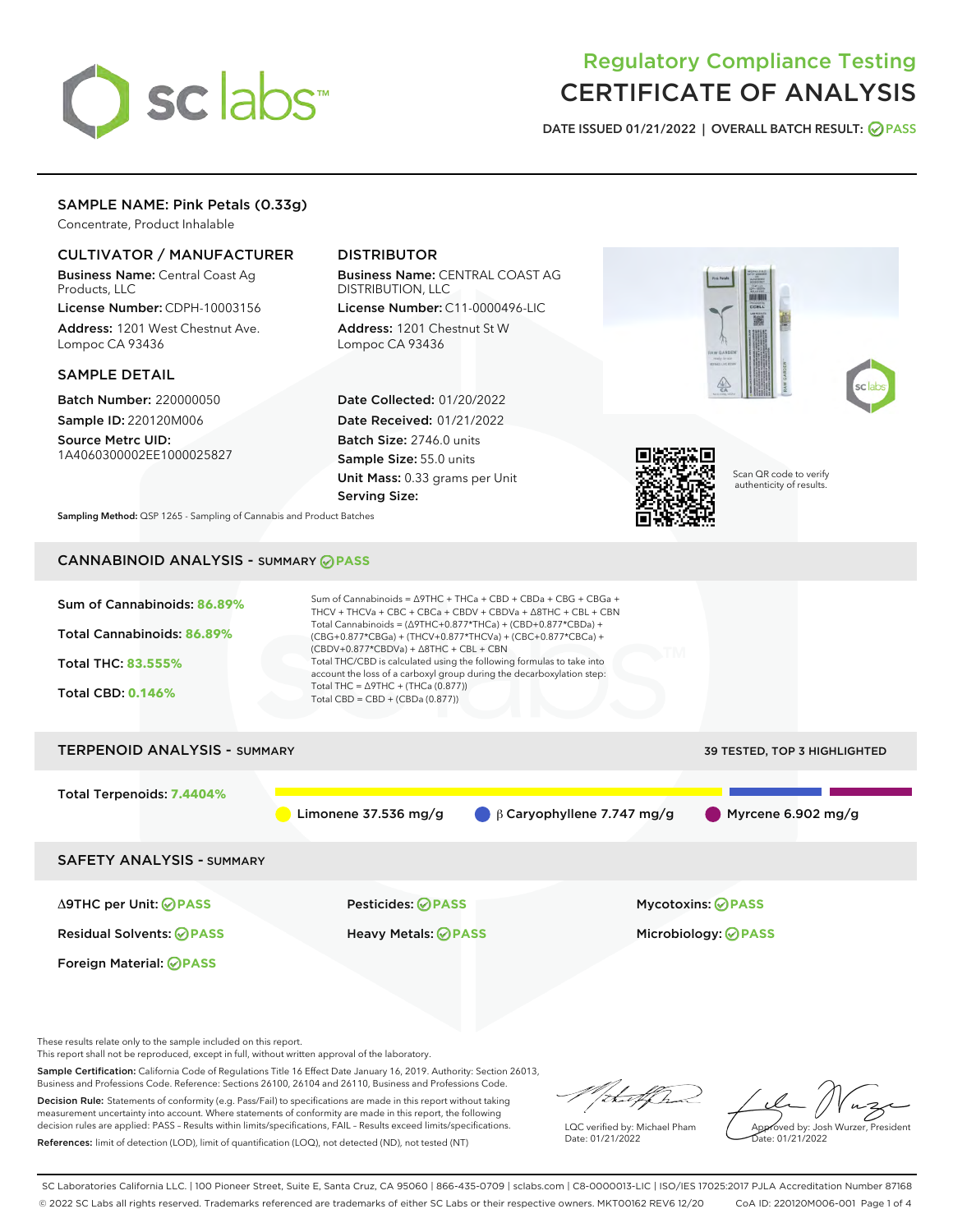

Terpene analysis utilizing gas chromatography-flame ionization detection (GC-



PINK PETALS (0.33G) | DATE ISSUED 01/21/2022 | OVERALL BATCH RESULT:  $\bigcirc$  PASS

TERPENOID TEST RESULTS - 01/21/2022

FID). **Method:** QSP 1192 - Analysis of Terpenoids by GC-FID

### CANNABINOID TEST RESULTS - 01/21/2022 2 PASS

Tested by high-performance liquid chromatography with diode-array detection (HPLC-DAD). **Method:** QSP 1157 - Analysis of Cannabinoids by HPLC-DAD

#### TOTAL CANNABINOIDS: **86.89%**

Total Cannabinoids (Total THC) + (Total CBD) + (Total CBG) + (Total THCV) + (Total CBC) + (Total CBDV) + ∆8THC + CBL + CBN

TOTAL THC: **83.555%** Total THC (∆9THC+0.877\*THCa)

TOTAL CBD: **0.146%** Total CBD (CBD+0.877\*CBDa)

TOTAL CBG: 2.271% Total CBG (CBG+0.877\*CBGa)

TOTAL THCV: 0.62% Total THCV (THCV+0.877\*THCVa)

TOTAL CBC: ND Total CBC (CBC+0.877\*CBCa)

TOTAL CBDV: ND Total CBDV (CBDV+0.877\*CBDVa)

| <b>COMPOUND</b>            | LOD/LOQ<br>(mg/g) | <b>MEASUREMENT</b><br><b>UNCERTAINTY</b><br>(mg/g) | <b>RESULT</b><br>(mg/g) | <b>RESULT</b><br>(%) |
|----------------------------|-------------------|----------------------------------------------------|-------------------------|----------------------|
| Δ9THC                      | 0.06 / 0.26       | ±28.743                                            | 835.55                  | 83.555               |
| <b>CBG</b>                 | 0.06 / 0.19       | ±0.895                                             | 22.71                   | 2.271                |
| <b>THCV</b>                | 0.1 / 0.2         | ±0.31                                              | 6.2                     | 0.62                 |
| <b>CBN</b>                 | 0.1/0.3           | ±0.12                                              | 1.9                     | 0.19                 |
| <b>CBD</b>                 | 0.07/0.29         | ±0.068                                             | 1.46                    | 0.146                |
| $\triangle$ 8THC           | 0.1 / 0.4         | ±0.09                                              | 1.1                     | 0.11                 |
| <b>THCa</b>                | 0.05/0.14         | N/A                                                | <b>ND</b>               | <b>ND</b>            |
| <b>THCVa</b>               | 0.07/0.20         | N/A                                                | <b>ND</b>               | <b>ND</b>            |
| <b>CBDa</b>                | 0.02/0.19         | N/A                                                | <b>ND</b>               | <b>ND</b>            |
| <b>CBDV</b>                | 0.04 / 0.15       | N/A                                                | <b>ND</b>               | <b>ND</b>            |
| <b>CBDVa</b>               | 0.03/0.53         | N/A                                                | <b>ND</b>               | <b>ND</b>            |
| <b>CBGa</b>                | 0.1/0.2           | N/A                                                | <b>ND</b>               | <b>ND</b>            |
| <b>CBL</b>                 | 0.06 / 0.24       | N/A                                                | <b>ND</b>               | <b>ND</b>            |
| <b>CBC</b>                 | 0.2 / 0.5         | N/A                                                | <b>ND</b>               | <b>ND</b>            |
| <b>CBCa</b>                | 0.07 / 0.28       | N/A                                                | <b>ND</b>               | <b>ND</b>            |
| <b>SUM OF CANNABINOIDS</b> |                   |                                                    | 868.9 mg/g              | 86.89%               |

#### **UNIT MASS: 0.33 grams per Unit**

| ∆9THC per Unit                         | 1100 per-package limit | 275.73 mg/unit | <b>PASS</b> |
|----------------------------------------|------------------------|----------------|-------------|
| <b>Total THC per Unit</b>              |                        | 275.73 mg/unit |             |
| <b>CBD per Unit</b>                    |                        | $0.48$ mg/unit |             |
| <b>Total CBD per Unit</b>              |                        | $0.48$ mg/unit |             |
| <b>Sum of Cannabinoids</b><br>per Unit |                        | 286.7 mg/unit  |             |
| <b>Total Cannabinoids</b><br>per Unit  |                        | 286.7 mg/unit  |             |

| <b>COMPOUND</b>         | LOD/LOQ<br>(mg/g) | <b>MEASUREMENT</b><br><b>UNCERTAINTY</b><br>(mg/g) | <b>RESULT</b><br>(mg/g)                         | <b>RESULT</b><br>(%) |
|-------------------------|-------------------|----------------------------------------------------|-------------------------------------------------|----------------------|
| Limonene                | 0.005 / 0.016     | ±0.5368                                            | 37.536                                          | 3.7536               |
| $\beta$ Caryophyllene   | 0.004 / 0.012     | ±0.2758                                            | 7.747                                           | 0.7747               |
| <b>Myrcene</b>          | 0.008 / 0.025     | ±0.0890                                            | 6.902                                           | 0.6902               |
| $\beta$ Pinene          | 0.004 / 0.014     | ±0.0584                                            | 5.075                                           | 0.5075               |
| $\alpha$ Pinene         | 0.005 / 0.017     | ±0.0350                                            | 4.068                                           | 0.4068               |
| Ocimene                 | 0.011 / 0.038     | ±0.1046                                            | 3.259                                           | 0.3259               |
| Fenchol                 | 0.010 / 0.034     | ±0.0707                                            | 1.828                                           | 0.1828               |
| $\alpha$ Humulene       | 0.009/0.029       | ±0.0573                                            | 1.784                                           | 0.1784               |
| Terpineol               | 0.016 / 0.055     | ±0.1014                                            | 1.651                                           | 0.1651               |
| Linalool                | 0.009 / 0.032     | ±0.0624                                            | 1.642                                           | 0.1642               |
| Camphene                | 0.005 / 0.015     | ±0.0071                                            | 0.621                                           | 0.0621               |
| trans-β-Farnesene       | 0.008 / 0.025     | ±0.0192                                            | 0.542                                           | 0.0542               |
| Terpinolene             | 0.008 / 0.026     | ±0.0103                                            | 0.503                                           | 0.0503               |
| <b>Borneol</b>          | 0.005 / 0.016     | ±0.0110                                            | 0.262                                           | 0.0262               |
| Fenchone                | 0.009 / 0.028     | ±0.0073                                            | 0.252                                           | 0.0252               |
| <b>Nerolidol</b>        | 0.009 / 0.028     | ±0.0115                                            | 0.183                                           | 0.0183               |
| Guaiol                  | 0.009 / 0.030     | ±0.0057                                            | 0.120                                           | 0.0120               |
| $\alpha$ Bisabolol      | 0.008 / 0.026     | ±0.0040                                            | 0.075                                           | 0.0075               |
| $\alpha$ Cedrene        | 0.005 / 0.016     | ±0.0022                                            | 0.072                                           | 0.0072               |
| Valencene               | 0.009 / 0.030     | ±0.0050                                            | 0.072                                           | 0.0072               |
| Citronellol             | 0.003 / 0.010     | ±0.0030                                            | 0.062                                           | 0.0062               |
| Caryophyllene<br>Oxide  | 0.010 / 0.033     | ±0.0023                                            | 0.049                                           | 0.0049               |
| $\gamma$ Terpinene      | 0.006 / 0.018     | ±0.0008                                            | 0.046                                           | 0.0046               |
| Sabinene Hydrate        | 0.006 / 0.022     | ±0.0013                                            | 0.033                                           | 0.0033               |
| $\alpha$ Terpinene      | 0.005 / 0.017     | ±0.0003                                            | 0.020                                           | 0.0020               |
| $\alpha$ Phellandrene   | 0.006 / 0.020     | N/A                                                | <loq< th=""><th><loq< th=""></loq<></th></loq<> | <loq< th=""></loq<>  |
| Sabinene                | 0.004 / 0.014     | N/A                                                | ND                                              | <b>ND</b>            |
| 3 Carene                | 0.005 / 0.018     | N/A                                                | ND                                              | <b>ND</b>            |
| p-Cymene                | 0.005 / 0.016     | N/A                                                | ND                                              | ND                   |
| <b>Eucalyptol</b>       | 0.006 / 0.018     | N/A                                                | <b>ND</b>                                       | ND                   |
| (-)-Isopulegol          | 0.005 / 0.016     | N/A                                                | ND                                              | ND                   |
| Camphor                 | 0.006 / 0.019     | N/A                                                | <b>ND</b>                                       | ND                   |
| Isoborneol              | 0.004 / 0.012     | N/A                                                | ND                                              | ND                   |
| Menthol                 | 0.008 / 0.025     | N/A                                                | <b>ND</b>                                       | ND                   |
| Nerol                   | 0.003 / 0.011     | N/A                                                | ND                                              | ND                   |
| R-(+)-Pulegone          | 0.003 / 0.011     | N/A                                                | ND                                              | ND                   |
| Geraniol                | 0.002 / 0.007     | N/A                                                | ND                                              | ND                   |
| <b>Geranyl Acetate</b>  | 0.004 / 0.014     | N/A                                                | ND                                              | ND                   |
| Cedrol                  | 0.008 / 0.027     | N/A                                                | <b>ND</b>                                       | ND                   |
| <b>TOTAL TERPENOIDS</b> |                   |                                                    | 74.404 mg/g                                     | 7.4404%              |

SC Laboratories California LLC. | 100 Pioneer Street, Suite E, Santa Cruz, CA 95060 | 866-435-0709 | sclabs.com | C8-0000013-LIC | ISO/IES 17025:2017 PJLA Accreditation Number 87168 © 2022 SC Labs all rights reserved. Trademarks referenced are trademarks of either SC Labs or their respective owners. MKT00162 REV6 12/20 CoA ID: 220120M006-001 Page 2 of 4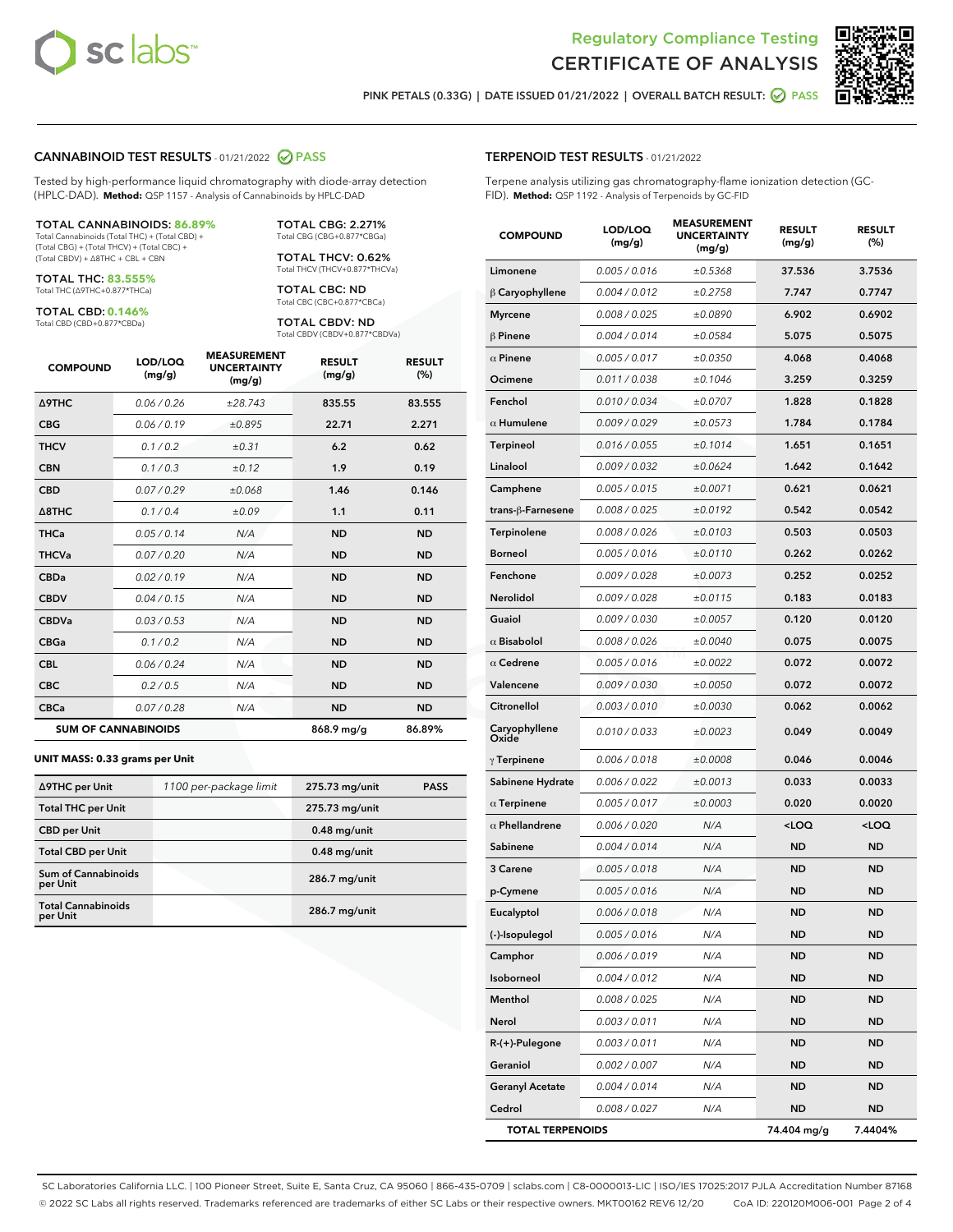



PINK PETALS (0.33G) | DATE ISSUED 01/21/2022 | OVERALL BATCH RESULT:  $\bigcirc$  PASS

# CATEGORY 1 PESTICIDE TEST RESULTS - 01/21/2022 2 PASS

Pesticide and plant growth regulator analysis utilizing high-performance liquid chromatography-mass spectrometry (HPLC-MS) or gas chromatography-mass spectrometry (GC-MS). \*GC-MS utilized where indicated. **Method:** QSP 1212 - Analysis of Pesticides and Mycotoxins by LC-MS or QSP 1213 - Analysis of Pesticides by GC-MS

| 0.03 / 0.08<br><b>ND</b><br><b>PASS</b><br>Aldicarb<br>$\ge$ LOD<br>N/A<br>Carbofuran<br>0.02 / 0.05<br>$\ge$ LOD<br>N/A<br><b>ND</b><br><b>PASS</b><br>Chlordane*<br>0.03 / 0.08<br>$\geq$ LOD<br>N/A<br><b>ND</b><br><b>PASS</b><br>Chlorfenapyr*<br>0.03/0.10<br>$\ge$ LOD<br>N/A<br><b>ND</b><br><b>PASS</b><br>Chlorpyrifos<br>0.02 / 0.06<br>N/A<br><b>ND</b><br><b>PASS</b><br>≥ LOD<br>Coumaphos<br>0.02 / 0.07<br>N/A<br><b>ND</b><br><b>PASS</b><br>$\ge$ LOD<br>Daminozide<br>0.02 / 0.07<br>N/A<br><b>ND</b><br><b>PASS</b><br>$\geq$ LOD<br><b>DDVP</b><br>0.03/0.09<br>$\ge$ LOD<br>N/A<br><b>ND</b><br><b>PASS</b><br>(Dichlorvos)<br>Dimethoate<br>0.03 / 0.08<br><b>PASS</b><br>$\ge$ LOD<br>N/A<br><b>ND</b><br><b>PASS</b><br>0.03/0.10<br>N/A<br><b>ND</b><br>Ethoprop(hos)<br>$>$ LOD<br>0.02 / 0.06<br>N/A<br><b>ND</b><br><b>PASS</b><br>Etofenprox<br>$\ge$ LOD<br>Fenoxycarb<br>0.03 / 0.08<br>$\ge$ LOD<br>N/A<br><b>ND</b><br><b>PASS</b><br>0.03/0.08<br>$\ge$ LOD<br>N/A<br><b>ND</b><br><b>PASS</b><br>Fipronil<br>Imazalil<br>0.02 / 0.06<br>N/A<br><b>ND</b><br><b>PASS</b><br>$\ge$ LOD<br>Methiocarb<br>0.02 / 0.07<br>$\ge$ LOD<br>N/A<br><b>ND</b><br><b>PASS</b><br>Methyl<br>N/A<br><b>ND</b><br><b>PASS</b><br>0.03/0.10<br>$\geq$ LOD<br>parathion<br>0.03/0.09<br><b>ND</b><br><b>Mevinphos</b><br>$\geq$ LOD<br>N/A<br><b>PASS</b><br>Paclobutrazol<br>0.02 / 0.05<br>N/A<br><b>PASS</b><br>$\ge$ LOD<br><b>ND</b><br>0.03 / 0.09<br>N/A<br>$\ge$ LOD<br><b>ND</b><br><b>PASS</b><br>Propoxur<br>0.03 / 0.08<br><b>ND</b><br><b>PASS</b><br>Spiroxamine<br>$\ge$ LOD<br>N/A<br>Thiacloprid<br>0.03/0.10<br>$\ge$ LOD<br>N/A<br><b>ND</b><br><b>PASS</b> | <b>COMPOUND</b> | LOD/LOQ<br>$(\mu g/g)$ | <b>ACTION</b><br><b>LIMIT</b><br>$(\mu g/g)$ | <b>MEASUREMENT</b><br><b>UNCERTAINTY</b><br>$(\mu g/g)$ | <b>RESULT</b><br>$(\mu g/g)$ | <b>RESULT</b> |
|---------------------------------------------------------------------------------------------------------------------------------------------------------------------------------------------------------------------------------------------------------------------------------------------------------------------------------------------------------------------------------------------------------------------------------------------------------------------------------------------------------------------------------------------------------------------------------------------------------------------------------------------------------------------------------------------------------------------------------------------------------------------------------------------------------------------------------------------------------------------------------------------------------------------------------------------------------------------------------------------------------------------------------------------------------------------------------------------------------------------------------------------------------------------------------------------------------------------------------------------------------------------------------------------------------------------------------------------------------------------------------------------------------------------------------------------------------------------------------------------------------------------------------------------------------------------------------------------------------------------------------------------------------------------------------------------------|-----------------|------------------------|----------------------------------------------|---------------------------------------------------------|------------------------------|---------------|
|                                                                                                                                                                                                                                                                                                                                                                                                                                                                                                                                                                                                                                                                                                                                                                                                                                                                                                                                                                                                                                                                                                                                                                                                                                                                                                                                                                                                                                                                                                                                                                                                                                                                                                   |                 |                        |                                              |                                                         |                              |               |
|                                                                                                                                                                                                                                                                                                                                                                                                                                                                                                                                                                                                                                                                                                                                                                                                                                                                                                                                                                                                                                                                                                                                                                                                                                                                                                                                                                                                                                                                                                                                                                                                                                                                                                   |                 |                        |                                              |                                                         |                              |               |
|                                                                                                                                                                                                                                                                                                                                                                                                                                                                                                                                                                                                                                                                                                                                                                                                                                                                                                                                                                                                                                                                                                                                                                                                                                                                                                                                                                                                                                                                                                                                                                                                                                                                                                   |                 |                        |                                              |                                                         |                              |               |
|                                                                                                                                                                                                                                                                                                                                                                                                                                                                                                                                                                                                                                                                                                                                                                                                                                                                                                                                                                                                                                                                                                                                                                                                                                                                                                                                                                                                                                                                                                                                                                                                                                                                                                   |                 |                        |                                              |                                                         |                              |               |
|                                                                                                                                                                                                                                                                                                                                                                                                                                                                                                                                                                                                                                                                                                                                                                                                                                                                                                                                                                                                                                                                                                                                                                                                                                                                                                                                                                                                                                                                                                                                                                                                                                                                                                   |                 |                        |                                              |                                                         |                              |               |
|                                                                                                                                                                                                                                                                                                                                                                                                                                                                                                                                                                                                                                                                                                                                                                                                                                                                                                                                                                                                                                                                                                                                                                                                                                                                                                                                                                                                                                                                                                                                                                                                                                                                                                   |                 |                        |                                              |                                                         |                              |               |
|                                                                                                                                                                                                                                                                                                                                                                                                                                                                                                                                                                                                                                                                                                                                                                                                                                                                                                                                                                                                                                                                                                                                                                                                                                                                                                                                                                                                                                                                                                                                                                                                                                                                                                   |                 |                        |                                              |                                                         |                              |               |
|                                                                                                                                                                                                                                                                                                                                                                                                                                                                                                                                                                                                                                                                                                                                                                                                                                                                                                                                                                                                                                                                                                                                                                                                                                                                                                                                                                                                                                                                                                                                                                                                                                                                                                   |                 |                        |                                              |                                                         |                              |               |
|                                                                                                                                                                                                                                                                                                                                                                                                                                                                                                                                                                                                                                                                                                                                                                                                                                                                                                                                                                                                                                                                                                                                                                                                                                                                                                                                                                                                                                                                                                                                                                                                                                                                                                   |                 |                        |                                              |                                                         |                              |               |
|                                                                                                                                                                                                                                                                                                                                                                                                                                                                                                                                                                                                                                                                                                                                                                                                                                                                                                                                                                                                                                                                                                                                                                                                                                                                                                                                                                                                                                                                                                                                                                                                                                                                                                   |                 |                        |                                              |                                                         |                              |               |
|                                                                                                                                                                                                                                                                                                                                                                                                                                                                                                                                                                                                                                                                                                                                                                                                                                                                                                                                                                                                                                                                                                                                                                                                                                                                                                                                                                                                                                                                                                                                                                                                                                                                                                   |                 |                        |                                              |                                                         |                              |               |
|                                                                                                                                                                                                                                                                                                                                                                                                                                                                                                                                                                                                                                                                                                                                                                                                                                                                                                                                                                                                                                                                                                                                                                                                                                                                                                                                                                                                                                                                                                                                                                                                                                                                                                   |                 |                        |                                              |                                                         |                              |               |
|                                                                                                                                                                                                                                                                                                                                                                                                                                                                                                                                                                                                                                                                                                                                                                                                                                                                                                                                                                                                                                                                                                                                                                                                                                                                                                                                                                                                                                                                                                                                                                                                                                                                                                   |                 |                        |                                              |                                                         |                              |               |
|                                                                                                                                                                                                                                                                                                                                                                                                                                                                                                                                                                                                                                                                                                                                                                                                                                                                                                                                                                                                                                                                                                                                                                                                                                                                                                                                                                                                                                                                                                                                                                                                                                                                                                   |                 |                        |                                              |                                                         |                              |               |
|                                                                                                                                                                                                                                                                                                                                                                                                                                                                                                                                                                                                                                                                                                                                                                                                                                                                                                                                                                                                                                                                                                                                                                                                                                                                                                                                                                                                                                                                                                                                                                                                                                                                                                   |                 |                        |                                              |                                                         |                              |               |
|                                                                                                                                                                                                                                                                                                                                                                                                                                                                                                                                                                                                                                                                                                                                                                                                                                                                                                                                                                                                                                                                                                                                                                                                                                                                                                                                                                                                                                                                                                                                                                                                                                                                                                   |                 |                        |                                              |                                                         |                              |               |
|                                                                                                                                                                                                                                                                                                                                                                                                                                                                                                                                                                                                                                                                                                                                                                                                                                                                                                                                                                                                                                                                                                                                                                                                                                                                                                                                                                                                                                                                                                                                                                                                                                                                                                   |                 |                        |                                              |                                                         |                              |               |
|                                                                                                                                                                                                                                                                                                                                                                                                                                                                                                                                                                                                                                                                                                                                                                                                                                                                                                                                                                                                                                                                                                                                                                                                                                                                                                                                                                                                                                                                                                                                                                                                                                                                                                   |                 |                        |                                              |                                                         |                              |               |
|                                                                                                                                                                                                                                                                                                                                                                                                                                                                                                                                                                                                                                                                                                                                                                                                                                                                                                                                                                                                                                                                                                                                                                                                                                                                                                                                                                                                                                                                                                                                                                                                                                                                                                   |                 |                        |                                              |                                                         |                              |               |
|                                                                                                                                                                                                                                                                                                                                                                                                                                                                                                                                                                                                                                                                                                                                                                                                                                                                                                                                                                                                                                                                                                                                                                                                                                                                                                                                                                                                                                                                                                                                                                                                                                                                                                   |                 |                        |                                              |                                                         |                              |               |
|                                                                                                                                                                                                                                                                                                                                                                                                                                                                                                                                                                                                                                                                                                                                                                                                                                                                                                                                                                                                                                                                                                                                                                                                                                                                                                                                                                                                                                                                                                                                                                                                                                                                                                   |                 |                        |                                              |                                                         |                              |               |

# CATEGORY 2 PESTICIDE TEST RESULTS - 01/21/2022 2 PASS

| <b>COMPOUND</b>          | LOD/LOO<br>$(\mu g/g)$ | <b>ACTION</b><br>LIMIT<br>$(\mu g/g)$ | <b>MEASUREMENT</b><br><b>UNCERTAINTY</b><br>$(\mu g/g)$ | <b>RESULT</b><br>$(\mu g/g)$ | <b>RESULT</b> |
|--------------------------|------------------------|---------------------------------------|---------------------------------------------------------|------------------------------|---------------|
| Abamectin                | 0.03/0.10              | 0.1                                   | N/A                                                     | <b>ND</b>                    | <b>PASS</b>   |
| Acephate                 | 0.02/0.07              | 0.1                                   | N/A                                                     | <b>ND</b>                    | <b>PASS</b>   |
| Acequinocyl              | 0.02/0.07              | 0.1                                   | N/A                                                     | <b>ND</b>                    | <b>PASS</b>   |
| Acetamiprid              | 0.02/0.05              | 0.1                                   | N/A                                                     | <b>ND</b>                    | <b>PASS</b>   |
| Azoxystrobin             | 0.02/0.07              | 0.1                                   | N/A                                                     | <b>ND</b>                    | <b>PASS</b>   |
| <b>Bifenazate</b>        | 0.01/0.04              | 0.1                                   | N/A                                                     | <b>ND</b>                    | <b>PASS</b>   |
| <b>Bifenthrin</b>        | 0.02 / 0.05            | 3                                     | N/A                                                     | <b>ND</b>                    | <b>PASS</b>   |
| <b>Boscalid</b>          | 0.03/0.09              | 0.1                                   | N/A                                                     | <b>ND</b>                    | <b>PASS</b>   |
| Captan                   | 0.19/0.57              | 0.7                                   | N/A                                                     | <b>ND</b>                    | <b>PASS</b>   |
| Carbaryl                 | 0.02/0.06              | 0.5                                   | N/A                                                     | <b>ND</b>                    | <b>PASS</b>   |
| Chlorantranilip-<br>role | 0.04/0.12              | 10                                    | N/A                                                     | <b>ND</b>                    | <b>PASS</b>   |
| Clofentezine             | 0.03/0.09              | 0.1                                   | N/A                                                     | <b>ND</b>                    | <b>PASS</b>   |

| <b>CATEGORY 2 PESTICIDE TEST RESULTS</b> - 01/21/2022 continued |
|-----------------------------------------------------------------|
|-----------------------------------------------------------------|

| <b>COMPOUND</b>               | LOD/LOQ<br>(µg/g) | <b>ACTION</b><br>LIMIT<br>$(\mu g/g)$ | <b>MEASUREMENT</b><br><b>UNCERTAINTY</b><br>$(\mu g/g)$ | <b>RESULT</b><br>(µg/g) | <b>RESULT</b> |
|-------------------------------|-------------------|---------------------------------------|---------------------------------------------------------|-------------------------|---------------|
| Cyfluthrin                    | 0.12 / 0.38       | 2                                     | N/A                                                     | <b>ND</b>               | <b>PASS</b>   |
| Cypermethrin                  | 0.11 / 0.32       | $\mathcal{I}$                         | N/A                                                     | <b>ND</b>               | <b>PASS</b>   |
| Diazinon                      | 0.02 / 0.05       | 0.1                                   | N/A                                                     | ND                      | <b>PASS</b>   |
| Dimethomorph                  | 0.03 / 0.09       | 2                                     | N/A                                                     | <b>ND</b>               | <b>PASS</b>   |
| Etoxazole                     | 0.02 / 0.06       | 0.1                                   | N/A                                                     | <b>ND</b>               | <b>PASS</b>   |
| Fenhexamid                    | 0.03 / 0.09       | 0.1                                   | N/A                                                     | <b>ND</b>               | <b>PASS</b>   |
| Fenpyroximate                 | 0.02 / 0.06       | 0.1                                   | N/A                                                     | <b>ND</b>               | <b>PASS</b>   |
| Flonicamid                    | 0.03/0.10         | 0.1                                   | N/A                                                     | <b>ND</b>               | <b>PASS</b>   |
| Fludioxonil                   | 0.03/0.10         | 0.1                                   | N/A                                                     | <b>ND</b>               | <b>PASS</b>   |
| Hexythiazox                   | 0.02 / 0.07       | 0.1                                   | N/A                                                     | <b>ND</b>               | <b>PASS</b>   |
| Imidacloprid                  | 0.04 / 0.11       | 5                                     | N/A                                                     | <b>ND</b>               | <b>PASS</b>   |
| Kresoxim-methyl               | 0.02 / 0.07       | 0.1                                   | N/A                                                     | <b>ND</b>               | <b>PASS</b>   |
| <b>Malathion</b>              | 0.03 / 0.09       | 0.5                                   | N/A                                                     | ND                      | <b>PASS</b>   |
| Metalaxyl                     | 0.02 / 0.07       | $\overline{2}$                        | N/A                                                     | <b>ND</b>               | <b>PASS</b>   |
| Methomyl                      | 0.03 / 0.10       | 1                                     | N/A                                                     | <b>ND</b>               | <b>PASS</b>   |
| Myclobutanil                  | 0.03 / 0.09       | 0.1                                   | N/A                                                     | ND                      | <b>PASS</b>   |
| Naled                         | 0.02 / 0.07       | 0.1                                   | N/A                                                     | <b>ND</b>               | <b>PASS</b>   |
| Oxamyl                        | 0.04 / 0.11       | 0.5                                   | N/A                                                     | <b>ND</b>               | <b>PASS</b>   |
| Pentachloronitro-<br>benzene* | 0.03 / 0.09       | 0.1                                   | N/A                                                     | <b>ND</b>               | <b>PASS</b>   |
| Permethrin                    | 0.04 / 0.12       | 0.5                                   | N/A                                                     | ND                      | <b>PASS</b>   |
| Phosmet                       | 0.03 / 0.10       | 0.1                                   | N/A                                                     | <b>ND</b>               | <b>PASS</b>   |
| Piperonylbu-<br>toxide        | 0.02 / 0.07       | 3                                     | N/A                                                     | <b>ND</b>               | <b>PASS</b>   |
| Prallethrin                   | 0.03 / 0.08       | 0.1                                   | N/A                                                     | ND                      | <b>PASS</b>   |
| Propiconazole                 | 0.02 / 0.07       | 0.1                                   | N/A                                                     | <b>ND</b>               | <b>PASS</b>   |
| Pyrethrins                    | 0.04 / 0.12       | 0.5                                   | N/A                                                     | <b>ND</b>               | <b>PASS</b>   |
| Pyridaben                     | 0.02 / 0.07       | 0.1                                   | N/A                                                     | ND                      | <b>PASS</b>   |
| Spinetoram                    | 0.02 / 0.07       | 0.1                                   | N/A                                                     | <b>ND</b>               | <b>PASS</b>   |
| Spinosad                      | 0.02 / 0.07       | 0.1                                   | N/A                                                     | <b>ND</b>               | <b>PASS</b>   |
| Spiromesifen                  | 0.02 / 0.05       | 0.1                                   | N/A                                                     | <b>ND</b>               | <b>PASS</b>   |
| Spirotetramat                 | 0.02 / 0.06       | 0.1                                   | N/A                                                     | ND                      | <b>PASS</b>   |
| Tebuconazole                  | 0.02 / 0.07       | 0.1                                   | N/A                                                     | ND                      | <b>PASS</b>   |
| Thiamethoxam                  | 0.03 / 0.10       | 5                                     | N/A                                                     | ND                      | <b>PASS</b>   |
| Trifloxystrobin               | 0.03 / 0.08       | 0.1                                   | N/A                                                     | ND                      | <b>PASS</b>   |

SC Laboratories California LLC. | 100 Pioneer Street, Suite E, Santa Cruz, CA 95060 | 866-435-0709 | sclabs.com | C8-0000013-LIC | ISO/IES 17025:2017 PJLA Accreditation Number 87168 © 2022 SC Labs all rights reserved. Trademarks referenced are trademarks of either SC Labs or their respective owners. MKT00162 REV6 12/20 CoA ID: 220120M006-001 Page 3 of 4